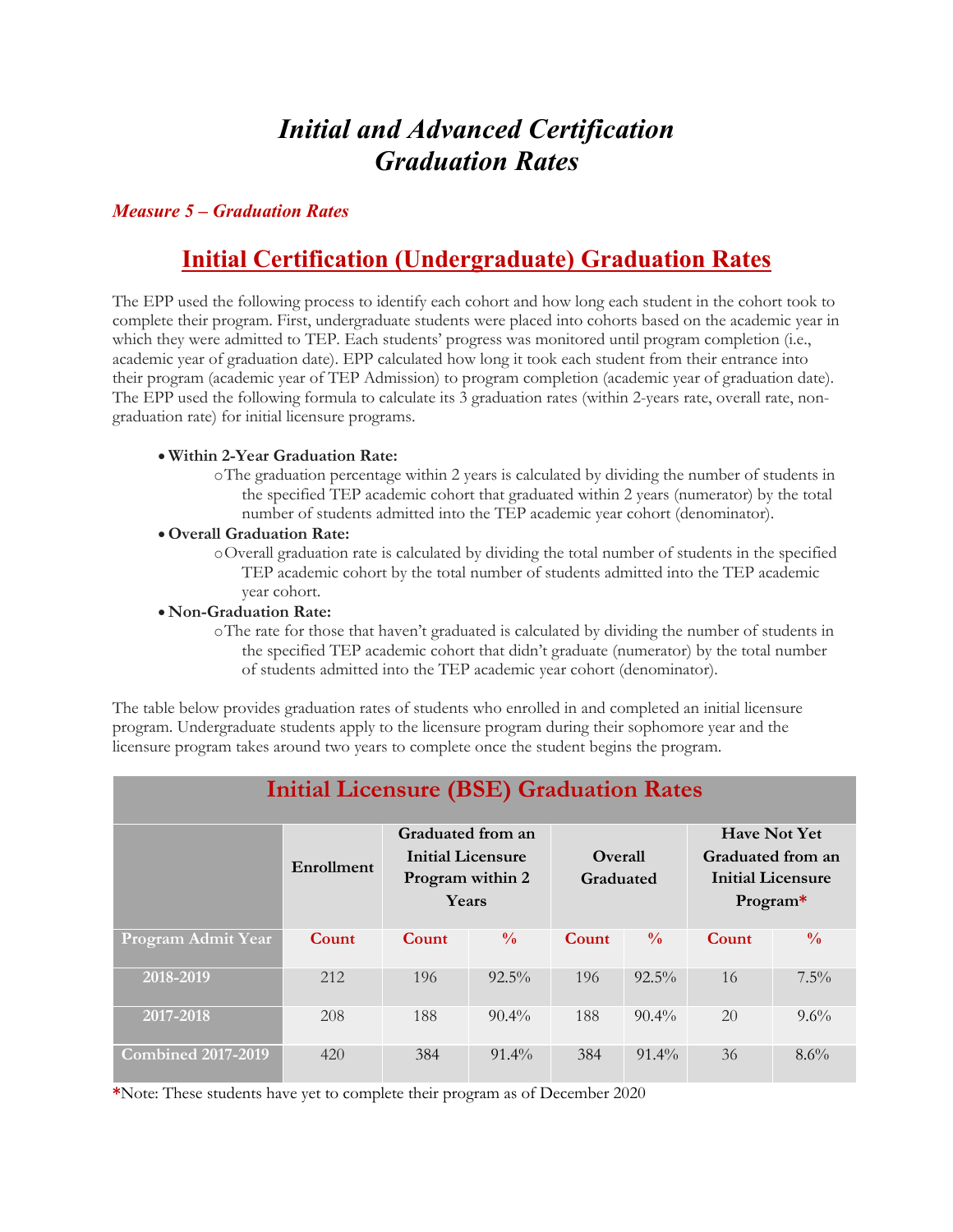## **Initial Certification (ALTMA) Graduation Rates**

The EPP used the following process to identify each cohort and how long each student in the cohort took to complete their program. First, undergraduate students were placed into cohorts based on the academic year in which they were admitted to TEP. Each students' progress was monitored until program completion (i.e., academic year of graduation date). EPP calculated how long it took each student from their entrance into their program (academic year of TEP Admission) to program completion (academic year of graduation date). The EPP used the following formulas to calculate its 3 graduation rates (within 2-years rate, overall rate, nongraduation rate) for initial licensure programs.

### • **Within 2-Year Graduation Rate:**

oThe graduation percentage within 2 years is calculated by dividing the number of students in the specified TEP academic cohort that graduated within 2 years (numerator) by the total number of students admitted into the TEP academic year cohort (denominator).

#### • **Overall Graduation Rate:**

oOverall graduation rate is calculated by dividing the total number of students in the specified TEP academic cohort by the total number of students admitted into the TEP academic year cohort.

### • **Non-Graduation Rate:**

oThe rate for those that haven't graduated is calculated by dividing the number of students in the specified TEP academic cohort that didn't graduate (numerator) by the total number of students admitted into the TEP academic year cohort (denominator).

The table below provides graduation rates of students who enrolled in and completed an initial licensure program. Undergraduate students apply to the licensure program during their sophomore year and the licensure program takes around two years to complete once the student begins the program.

| <b>Initial Licensure (ALTMA) Graduation Rates</b> |            |                                                                     |               |                             |               |                                                                           |               |  |  |
|---------------------------------------------------|------------|---------------------------------------------------------------------|---------------|-----------------------------|---------------|---------------------------------------------------------------------------|---------------|--|--|
|                                                   | Enrollment | Graduated from an<br>Initial Licensure<br>Program within 2<br>Years |               | <b>Overall</b><br>Graduated |               | <b>Have Not Yet</b><br>Graduated from an<br>Initial Licensure<br>Program* |               |  |  |
| Program Admit Year                                | Count      | Count                                                               | $\frac{0}{0}$ | Count                       | $\frac{0}{0}$ | Count                                                                     | $\frac{0}{0}$ |  |  |
| 2018-2019                                         | 24         | 22                                                                  | $91.7\%$      | 22                          | $91.7\%$      | $\mathcal{D}_{\cdot}$                                                     | $8.3\%$       |  |  |
| 2017-2018                                         | 20         | 20                                                                  | $100\%$       | 20                          | $100\%$       | $\bigcap$                                                                 | $0.0\%$       |  |  |
| <b>Combined 2017-2019</b>                         | 44         | 42                                                                  | $95.5\%$      | 42                          | $95.5\%$      | $\mathcal{D}_{\mathcal{L}}$                                               | $4.4\%$       |  |  |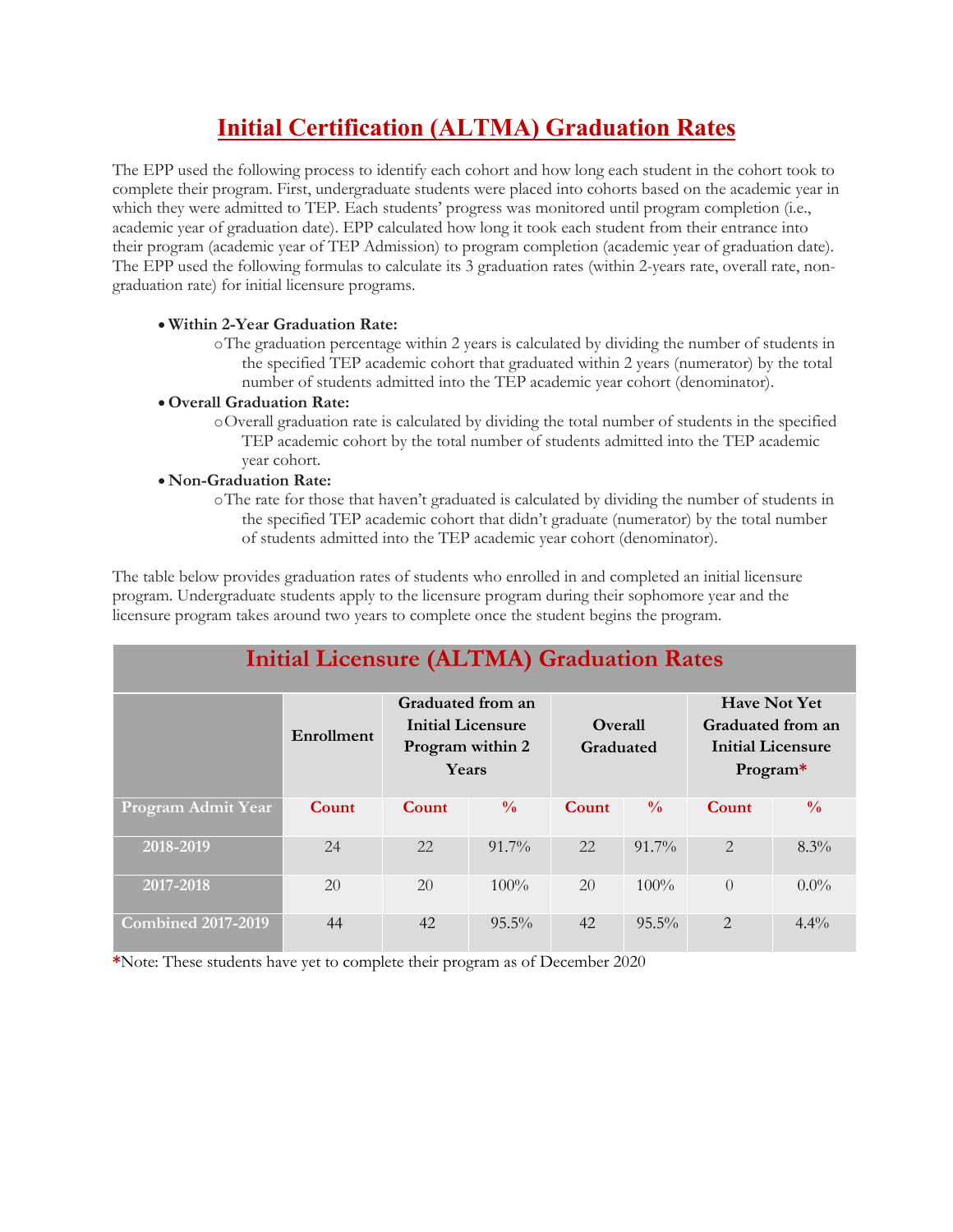# **Advanced Certification (MA) Graduation Rates**

The EPP used the following process to identify each cohort and how long each student in the cohort took to complete their program. First, advanced students were placed into cohorts based on the academic year in which they were admitted. Each students' progress was monitored until program completion (i.e., academic year of graduation date). EPP calculated how long it took each student from their entrance into their program (academic year of admission) to program completion (academic year of graduation date).

The EPP used the following formulas to calculate its 3 graduation rates (within 2-years rate, overall rate, nongraduation rate) for advanced licensure programs.

### • **Within 2-Year Graduation Rate:**

oThe graduation percentage within 2 years is calculated by dividing the number of students in the specified academic cohort that graduated within 2 years (numerator) by the total number of students admitted into the academic year cohort (denominator).

#### • **Overall Graduation Rate:**

oOverall graduation rate is calculated by dividing the total number of students in the specified academic cohort by the total number of students admitted into the academic year cohort.

#### • **Non-Graduation Rate:**

oThe rate for those that haven't graduated is calculated by dividing the number of students in the specified academic cohort that didn't graduate (numerator) by the total number of students admitted into the academic year cohort (denominator).

The table below provides graduation rates of students who enrolled in and completed an advanced licensure program. Advanced students apply directly to the licensure program and the licensure program takes around two years to complete once the student begins the program.

| <b>Advanced Licensure (MA) Graduation Rates</b> |            |                                                                             |               |                             |               |                                                                                   |               |  |  |
|-------------------------------------------------|------------|-----------------------------------------------------------------------------|---------------|-----------------------------|---------------|-----------------------------------------------------------------------------------|---------------|--|--|
|                                                 | Enrollment | Graduated from an<br><b>Advanced Licensure</b><br>Program within 2<br>Years |               | <b>Overall</b><br>Graduated |               | <b>Have Not Yet</b><br>Graduated from an<br><b>Advanced Licensure</b><br>Program* |               |  |  |
| Program Admit Year                              | Count      | Count                                                                       | $\frac{0}{0}$ | Count                       | $\frac{0}{0}$ | Count                                                                             | $\frac{0}{0}$ |  |  |
| 2018-2019                                       | 40         | 40                                                                          | $100\%$       | 40                          | $100\%$       | $\theta$                                                                          | $0.0\%$       |  |  |
| 2017-2018                                       | 92         | 70                                                                          | $76.1\%$      | 71                          | 77.2%         | 2.1                                                                               | 22.8%         |  |  |
| <b>Combined 2017-2019</b>                       | 132        | 110                                                                         | $83.3\%$      | 114                         | $86.4\%$      | 21                                                                                | $15.9\%$      |  |  |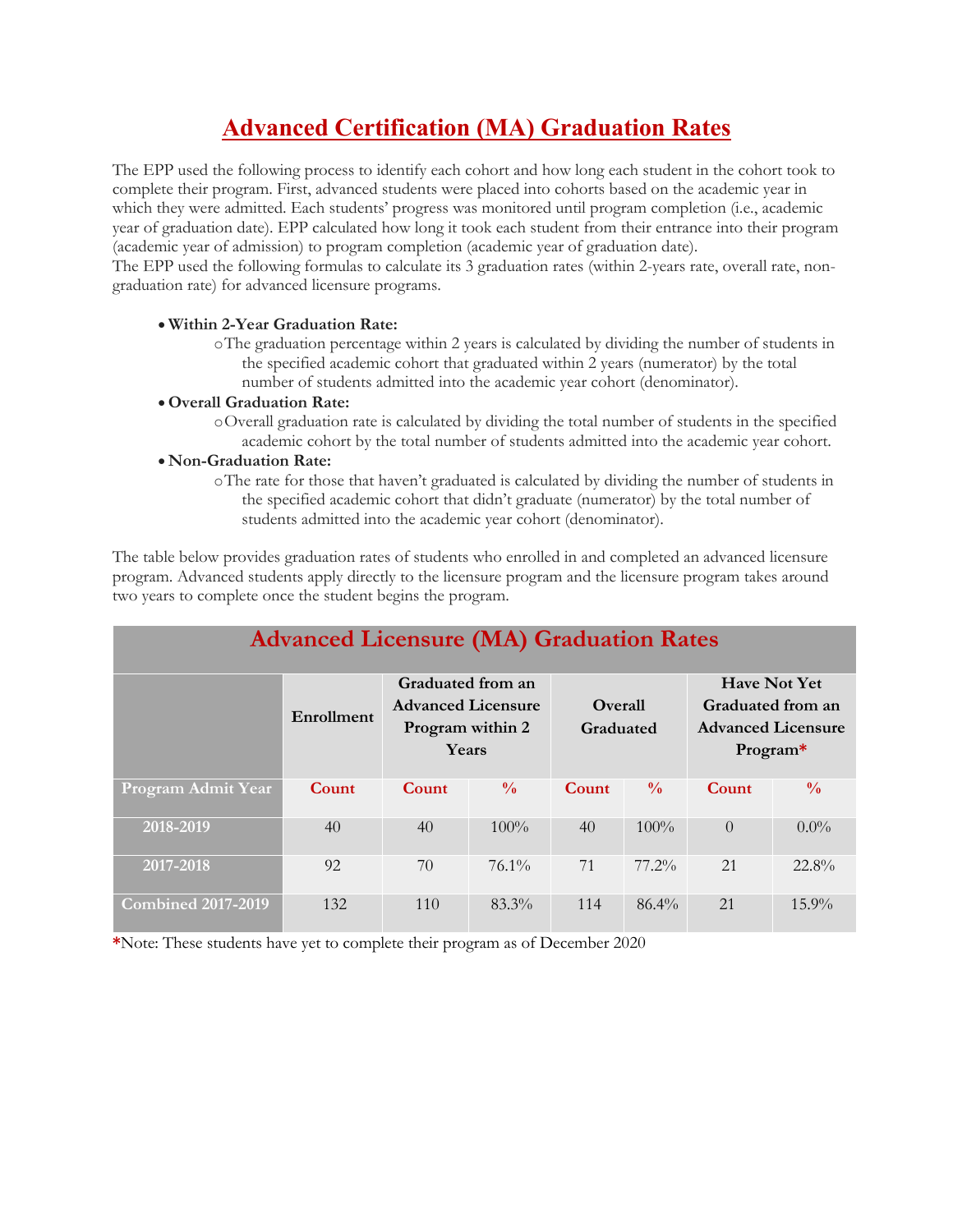# **Advanced Certification (EdS) Graduation Rates**

The EPP used the following process to identify each cohort and how long each student in the cohort took to complete their program. First, advanced students were placed into cohorts based on the academic year in which they were admitted. Each students' progress was monitored until program completion (i.e., academic year of graduation date). EPP calculated how long it took each student from their entrance into their program (academic year of admission) to program completion (academic year of graduation date).

The EPP used the following formulas to calculate its 3 graduation rates (within 2-years rate, overall rate, nongraduation rate) for advanced licensure programs.

### • **Within 2-Year Graduation Rate:**

oThe graduation percentage within 2 years is calculated by dividing the number of students in the specified academic cohort that graduated within 2 years (numerator) by the total number of students admitted into the academic year cohort (denominator).

#### • **Overall Graduation Rate:**

oOverall graduation rate is calculated by dividing the total number of students in the specified academic cohort by the total number of students admitted into the academic year cohort.

#### • **Non-Graduation Rate:**

oThe rate for those that haven't graduated is calculated by dividing the number of students in the specified academic cohort that didn't graduate (numerator) by the total number of students admitted into the academic year cohort (denominator).

The table below provides graduation rates of students who enrolled in and completed an advanced licensure program. Advanced students apply directly to the licensure program and the licensure program takes around two years to complete once the student begins the program.

| <b>Advanced Licensure (EdS) Graduation Rates</b> |            |                                                                             |               |                      |               |                                                                                   |               |  |  |
|--------------------------------------------------|------------|-----------------------------------------------------------------------------|---------------|----------------------|---------------|-----------------------------------------------------------------------------------|---------------|--|--|
|                                                  | Enrollment | Graduated from an<br><b>Advanced Licensure</b><br>Program within 2<br>Years |               | Overall<br>Graduated |               | <b>Have Not Yet</b><br>Graduated from an<br><b>Advanced Licensure</b><br>Program* |               |  |  |
| Program Admit Year                               | Count      | Count                                                                       | $\frac{0}{0}$ | Count                | $\frac{0}{0}$ | Count                                                                             | $\frac{0}{0}$ |  |  |
| 2018-2019                                        | 12         | 12                                                                          | $100\%$       | 12                   | $100\%$       | $\theta$                                                                          | $0.0\%$       |  |  |
| 2017-2018                                        | 25         | 17                                                                          | $68.0\%$      | 19                   | $76.0\%$      | 6                                                                                 | $24.0\%$      |  |  |
| <b>Combined 2017-2019</b>                        | 37         | 29                                                                          | $78.4\%$      | 31                   | 83.8%         | 6                                                                                 | $16.2\%$      |  |  |